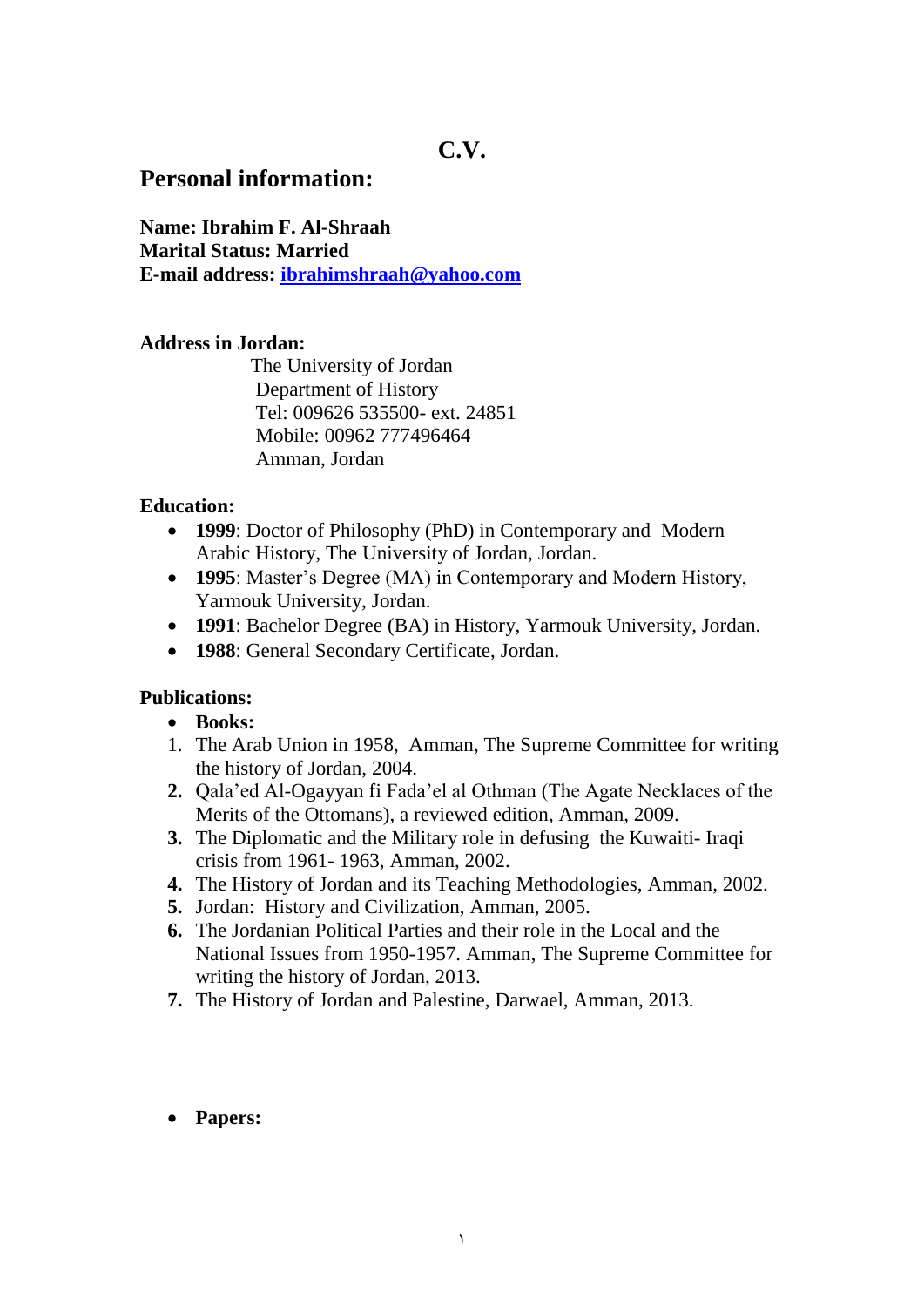- 1. (2002) 'The position of the Bedwin tribes regarding the Al-Shami [Levant] hajj Caravansary in the  $17<sup>th</sup>$  and the  $18<sup>th</sup>$  centuries'. The University of Jordan, Dirasat Journal, 2/vol. 29.
- 2. (2004) 'The project of the United Arab Kingdom in 1972.' The University of Jordan, Dirasat Journal, 1/vol. 31.
- 3. (2005) 'The three Emirati Islands: Abu-Musa, Greater Tunb, and Lesser Tunb are Arabic.' The University of Jordan, Dirasat Journal, 2/vol. 32.
- 4. (2005) 'The position of the Bedwin tribes regarding the Shami [Levant] Hajj Caravansary and the Hejaz railway in the  $19<sup>th</sup>$  and early 20<sup>th</sup> centuries.' Riyadh: King Abdul Aziz Foundation for Research and Archives Journal, 4.
- 5. (2007) 'Najeeb Azori and his Arab nationalism project in the early  $20<sup>th</sup>$  century.' A paper presented to Prof. Ali Mahafza. The University of Jordan: The Deanship of Scientific Research.
- 6. (2008) 'The Israeli project to utilize the River Jordan from 1948- 1967)'. Kuwait University: Social Sciences Journal, 2/ vol. 36.
- 7. (2008) 'The Governor of Damascus, Sulayman Pasha Al-Azm (1734-1743)'. Riyadh: King Abdul Aziz Foundation for Research and Archives Journal, vol. 1.
- 8. (2009) 'Lynch's American Expedition to the River Jordan and the Dead Sea (1847- 1848)'. The University of Jordan, Dirasat Journal, /vol. 36.
- 9. (2010) 'The political role of the Hejaz Liberal Party (1928- 1935).' The University of Jordan, Dirasat Journal, vol. 1.
- 10. (2010) 'Nuri Pasha Al-Said Fertile Crescent's project (1933- 1943)'. Al-Albait University, vol. 5.
- 11.(2010) 'Faisal Al-Dwaish movement in Najd (1927- 1930).' Mutah University: Mutah University Journal, vol. 4.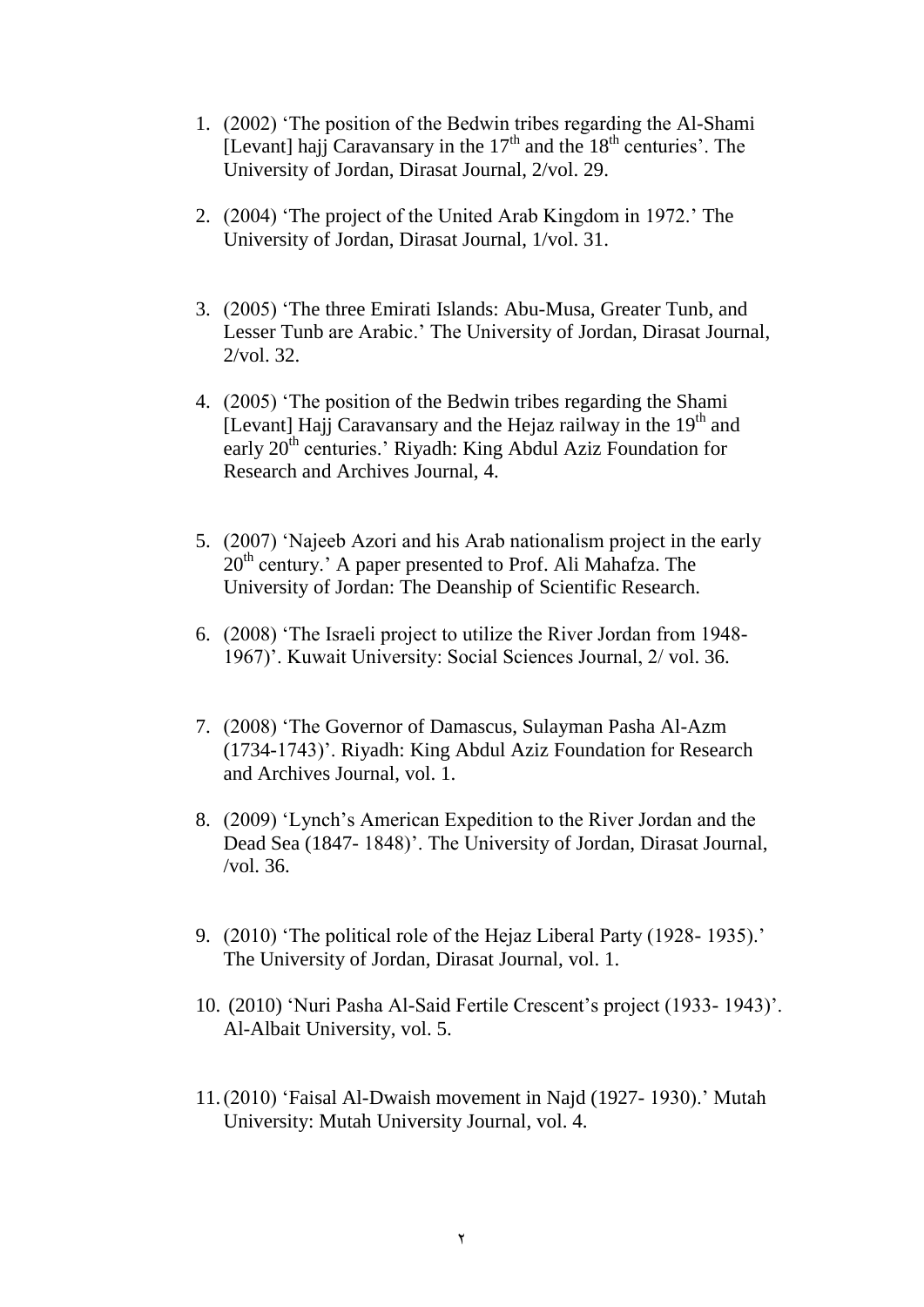- 12. (2011) 'The military and developmental role of Jordan in the Sultanate of Oman in 1975: The Jordanian Military Archives as a resource.' The University of Jordan, Dirasat Journal, 3/vol. 38.
- 13. (2012) 'The Relations between Bedouin Tribes Surrounding Aqaba in Light of the Political and Administrative Transformations in the Area (1914-1931), The University of Jordan, Dirasat Journal, 3/Vol. (39).
- 14. (2010) 'The Political relations between Sherif of Mecca Al-Hussain bin Ali and The Rasheed's in Ha'el (1908-1920).' Presented in the third university researches conference, The college of the postgraduate studies, the University of Jordan.
- 15.(2012) Arab (Jordanian) National Union 1971-1974: Historical analytical Study, An – Najah University journal, National University – Nablus, vol , 26.
- 16.(2012) The Experience of the National Consultative Council of Jordan (1978-1984), The University of Jordan, Dirasat Journal, 3/Vol. (39).
- 17. The administrative and political developments in Aqaba and Ma'an districts between 1917-1925 "Documentary study", Journal for Research (Humanities), An – Najah University, Accepted, Vol, (28), 2014.

### **Experience:**

- 1. 2010-2012 : A visiting Associate Professor in the Department of Humanities, the College of Arts and Sciences, Qatar University.
- 2. 2008-2010: Associate Professor in the Department of History, the Faculty of Arts, the University of Jordan.
- 3. 2002-2008: Assistant Professor in the Department of History, the Faculty of Arts, the University of Jordan.
- 4. 2008- 2009: Assistant Dean of the Faculty of Graduate Studies for the administrative affairs.
- 5. 2004- 2005: Assistant Dean of the Faculty of Social Sciences and Humanities for students' affairs.
- 6. 2004- 2009: Member of the investigation committee in students' infractions, the Deanship of Students' Affairs, the University of Jordan.
- 7. 2002: Participant in the second Amman Social Conference.
- 8. 2003: Participant in a seminar held in Al-Albait University on Mohammed Subhi Abu Ghanimah.